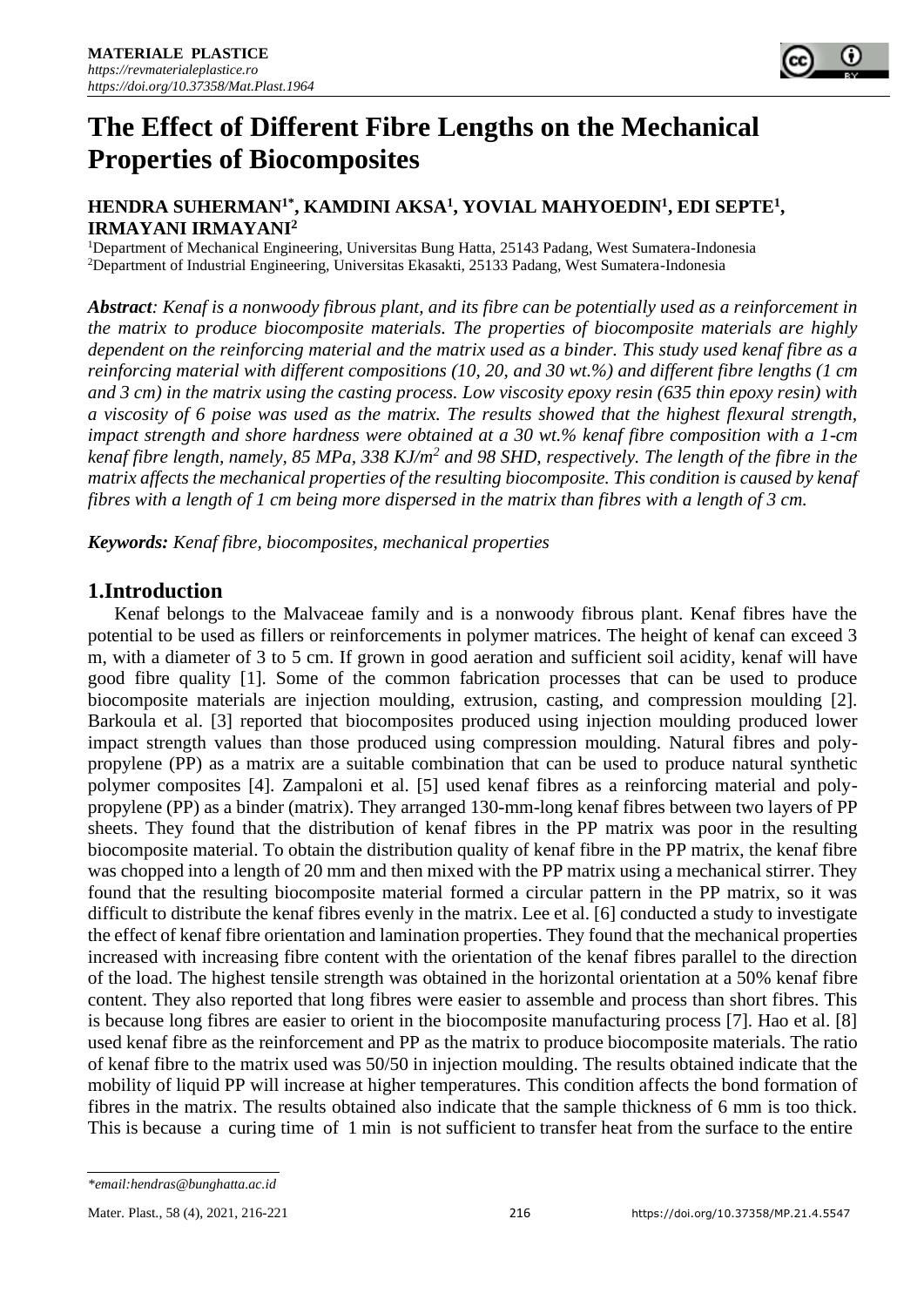sample volume. Zamri et al. [9] conducted research on the effect of different fibre compositions and sizes using kenaf fibre as the reinforcement and polyester resin as the matrix. They found that the highest fibre loading concentration (70 vol%) resulted in the highest flexural and compressive strength properties in the resulting biocomposite material, namely, 280 MPa and 75.73 MPa, respectively. Suriani et al. [10] conducted a study using kenaf fibres and epoxy to produce hybrid polymer composite materials. They reported that the tensile strength of hybrid kenaf fibre/PET yarn increased with increasing fibre volume content. In addition, the combination of kenaf fibre and PET yarn succeeded in increasing the tensile strength value of the resulting biocomposite material. This research was conducted to investigate the effect of adding kenaf fibres with different fibre lengths (1 cm and 3 cm) as a reinforcement and epoxy resin as a matrix on the flexural strength, impact strength and hardness of the biocomposite material obtained.

# **2. Materials and method**

## **2.1.Materials**

The kenaf fibre used in this study has an average diameter of 30 mm, obtained from The National Kenaf and Tobacco Board - Malaysia. As the matrix, an epoxy resin with a low viscosity value (6 poise) was used, namely, 635 thin epoxy resin obtained from US Composites. A 4:1 ratio between epoxy resin and hardener was used as recommended by the manufacturer.

## **2.2. Biocomposite manufacturing process**

The manufacturing process used to produce the biocomposite materials based on a predetermined composition is as follows. (1) The epoxy resin and hardener (4:1 ratio) were stirred using a mechanical stirrer (RW-IKA) for 10 min at 200 rpm. (2) Kenaf fibre based on a predetermined composition was stirred in using the same parameters. (3) The resulting mixture was poured into moulds and placed in an oven (TE0-11, Indonesia) at a temperature of 150°C for 30 min. The weight percentages of kenaf fibre and epoxy resin and the length of kenaf fibre used are shown in Table 1.

| Kenaf fibre (wt.%) | $E$ poxy (wt.%) | Fibre length (cm) |
|--------------------|-----------------|-------------------|
|                    |                 | 1 and 3           |
|                    |                 | 1 and 3           |
|                    |                 | 1 and 3           |

**Table 1**. Percentages of kenaf fibre and epoxy resin and the fibre length in the biocomposites

## **2.3. Characterization**

The resulting biocomposite material was characterized using (1) a flexural strength test (ASTM D 790 standard), (2) an impact test (ASTM E 23 standard), and (3) scanning electron microscopy (Hitachi S-3400 N) to observe the dispersion of kenaf fibres in the epoxy matrix.

## **3.Results and discussions**

## **3.1. Effect of kenaf fibre on the flexural strength**

The flexural strength of biocomposite materials with variations in the composition of kenaf fibres (10, 20, and 30 wt.%) and different lengths of kenaf fibres (1 cm and 3 cm) is shown in Figure 1. The addition of kenaf fibre at 10 and 20 wt.% showed an increase in flexural strength for the two fibres with different lengths (1 and 3 cm). Kenaf fibre with a length of 1 cm has a higher flexural strength value (75 MPa) compared to kenaf fibre with a length of 3 cm (60 MPa). However, kenaf fibres with compositions of 20 and 30 wt.% showed different effects on the two lengths of kenaf fibres used. Different conditions were obtained for kenaf fibres with a length of 1 cm from 20 to 30 wt.%, indicating that the flexural strength value of the biocomposite obtained continued to increase up to 85 MPa.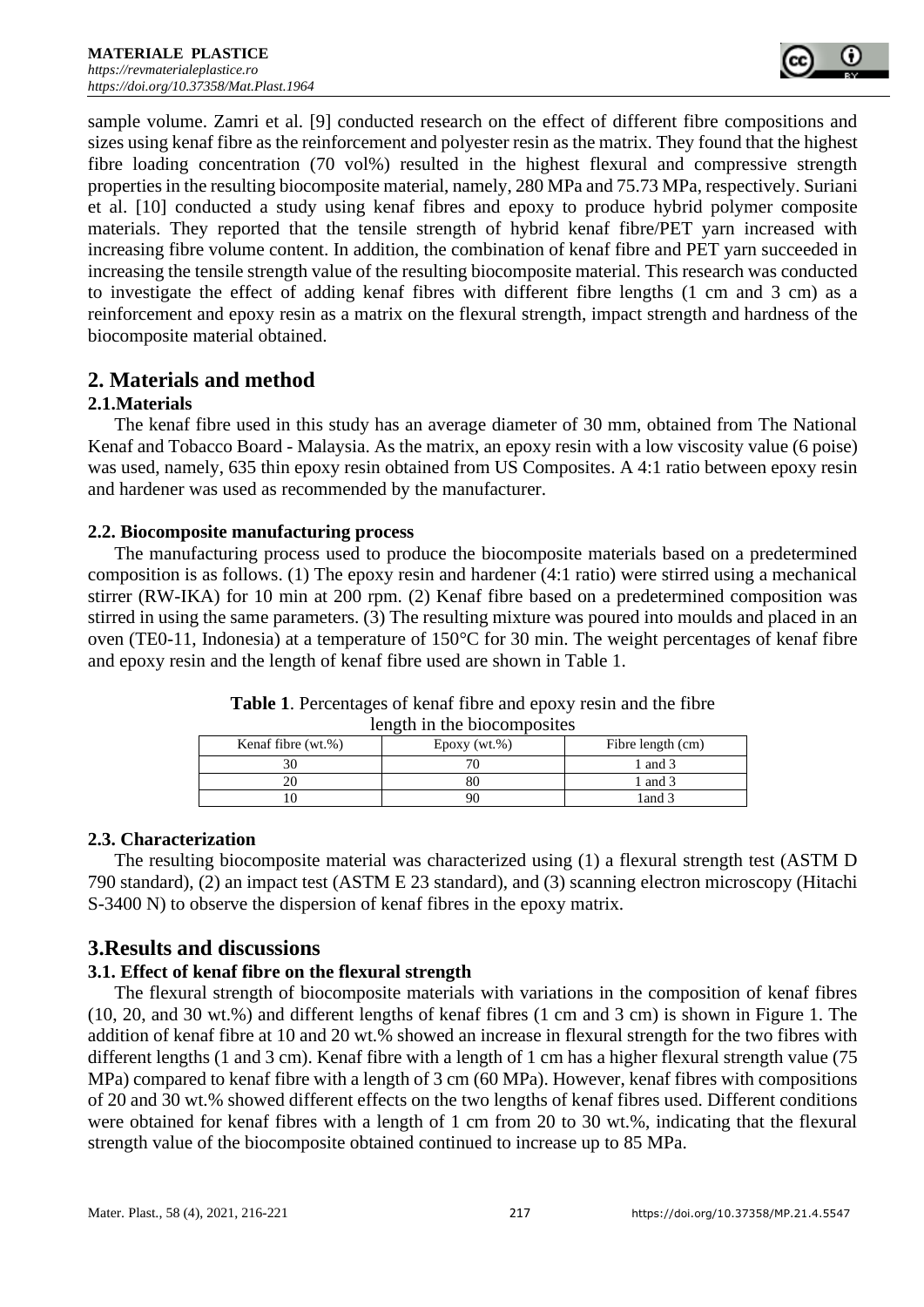

**Figure 1.** Effect of kenaf fibre on the flexural strength of biocomposite materials

Significant differences were obtained in biocomposite materials with the same composition of kenaf fibre (30 wt.%) and different lengths of kenaf fibre, namely, 85 MPa for kenaf fibre length of 1 cm and 53 MPa for kenaf fibre length of 3 cm. This significant difference is caused by the kenaf fibre with a length of 1 cm being able to fill almost all of the epoxy resin well, so that the number of voids formed in the epoxy resin is also less than that of the kenaf fibre, which is 3 cm long at the same composition of 30 wt.%. This condition resulted in the flexural strength value of the biocomposite material being significantly different even at the same composition [11-13].

#### **3.2. Effect of kenaf fibre on the impact strength**

Impact strength values with variations in the length of kenaf fibre (1 cm and 3 cm) and kenaf fibre filler loadings of 10, 20 and 30 wt.% are shown in Figure 2.



**Figure 2.** Effect of kenaf fibre on the impact strength of biocomposite materials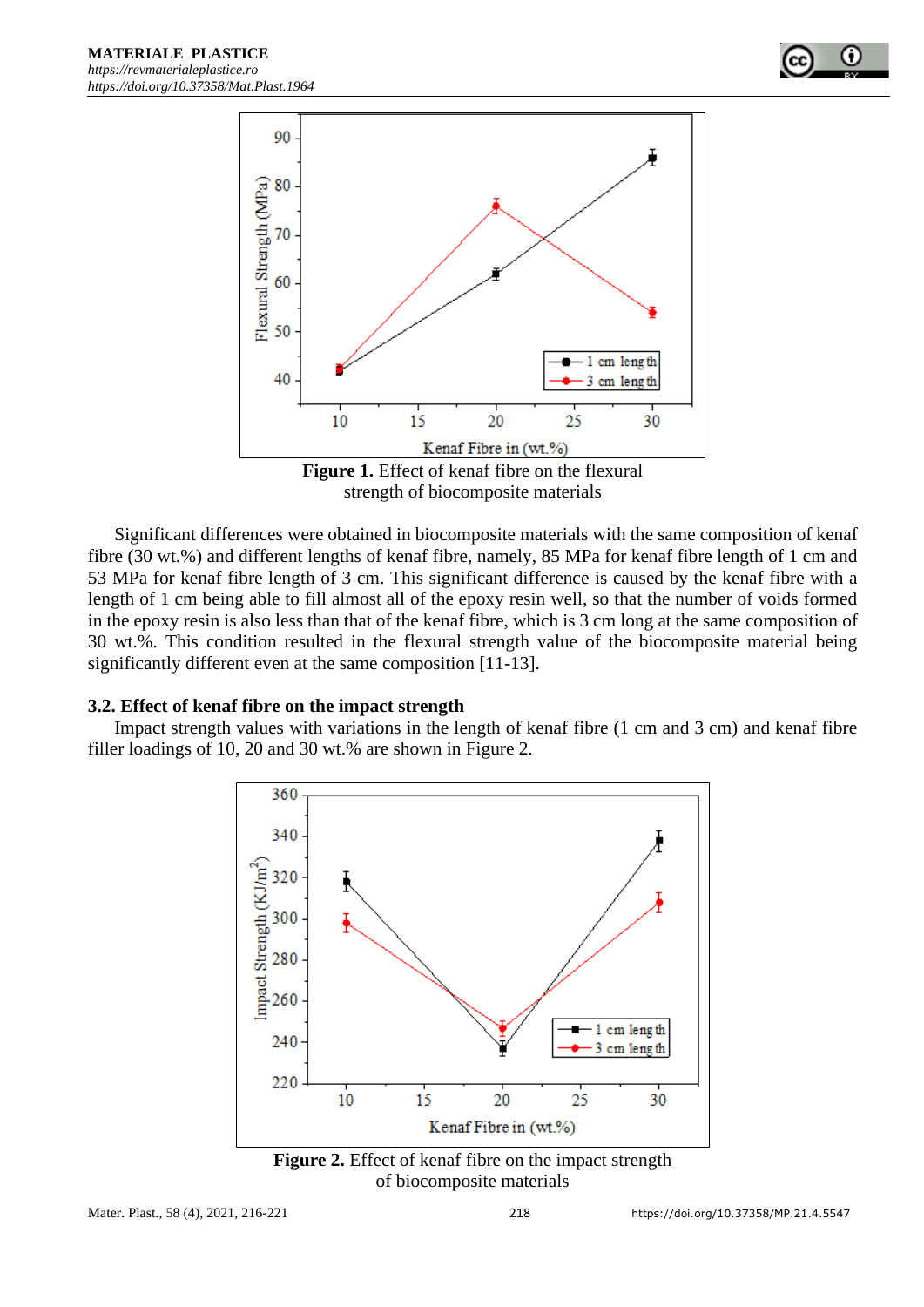

In general, Figure 2 shows the same pattern of the resulting biocomposite material for the two different lengths of kenaf fibre (1 cm and 3 cm) in terms of impact strength. The addition of 10 and 20 wt.% kenaf fibre for the two different lengths of kenaf fibre (1 cm and 3 cm) showed a drastic decrease in the impact strength value.

However, the addition of different lengths of kenaf fibre (1 cm and 3 cm) showed an increase in the impact strength value of biocomposites from 20 to 30 wt.%, where kenaf fibre with a length of 1 cm had a higher impact strength value at 30 wt.% fibre addition, i.e.,  $338 \text{ KJ/m}^2$ . This is due to the perfect bond between the kenaf fibre as a reinforcement and the epoxy resin as a binder [8, 9]. Comparing kenaf fibres with different lengths (1 cm and 3 cm), kenaf fibres 1 cm long resulted in higher impact strength values at 30 wt.% composition. This is because kenaf fibres with a length of 1 cm can fill the entire area of the epoxy resin matrix [11-14].

#### **3.3. Effect of kenaf fibre on the shore hardness**

The effect of the addition of kenaf fibre (10, 20, and 30 wt.%) with variations in the kenaf fibre length (1 cm and 3 cm) on the shore hardness of the biocomposite material is shown in Figure 3. At the same load of 10 wt.% kenaf fibre in the epoxy resin, there were significant differences in the shore hardness values, namely, 97.9 SHD (length of 1 cm) compared to 90.8 SHD (length of 3 cm).



**Figure 3.** Effect of kenaf fibre on the shore hardness of biocomposite materials

This is because kenaf fibres with a length of 1 cm are better dispersed than kenaf fibres with a length of 3 cm in the polymer matrix so that the shore hardness value obtained is much higher [9]. At a load of 30 wt.% kenaf fibre with a length of 1 cm, a higher shore hardness value was observed compared to that obtained from kenaf fibre with a length of 3 cm, namely, 98 SHD vs. 94.8 SHD. Suriani et al. [10] also found that shorter fibres in the polymer matrix resulted in better mechanical property values, which was due to the shorter fibres being able to fill the entire polymer matrix so that there were fewer voids in the polymer matrix.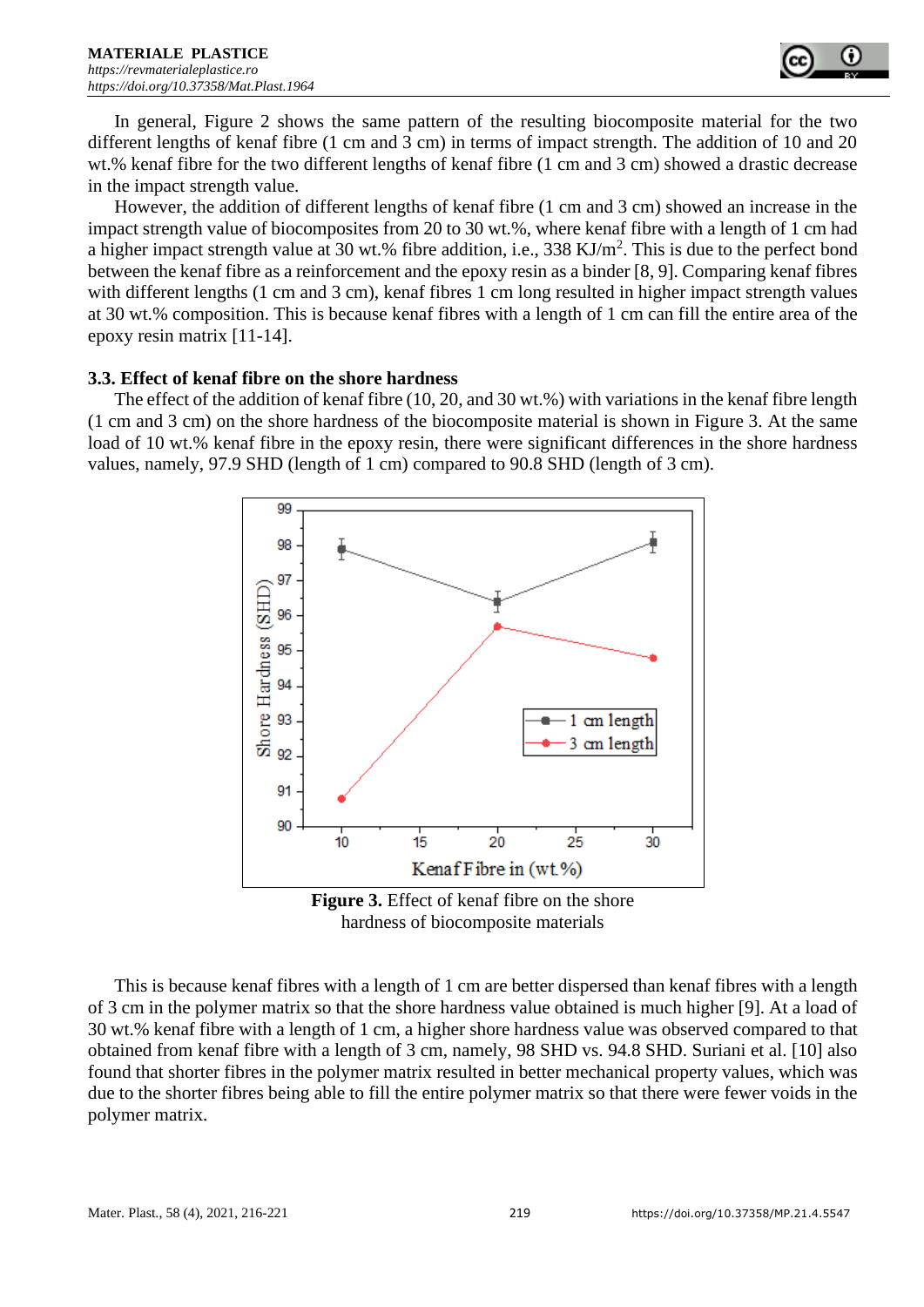**MATERIALE PLASTICE** 



**Figure 4**. Scanning electron microscopy (SEM) images of the fracture surface of kenaf fibre/epoxy biocomposites

Figure 4 shows SEM images of the fracture surface of the resulting biocomposite material. Figures 4a and 4c show that 1-cm-long kenaf fibres at 10 wt.% and 30 wt.% compositions were well dispersed in the matrix (epoxy resin) compared to 3 cm long fibres at the same compositions of 10 wt. % and 30 wt.%. This condition resulted in better flexural strength, impact strength and shore harness [9]. On the other hand, Figures 4 (b) and 4 (d) show that 3-cm-long kenaf fibres at the same composition, namely, 10 wt.% and 30 wt.%, tend to agglomerate and have some cavities. This condition has an impact on the low tensile strength, impact strength and shore hardness of the resulting biocomposite material [10].

## **4. Conclusions**

The investigation of biocomposite materials using kenaf fibre as the reinforcement and low-viscosity epoxy resin as the matrix using the casting process was completed. The conclusions are as follows:

-The addition of kenaf fibre as a reinforcement succeeded in increasing the flexural strength, impact strength, and shore hardness of the resulting biocomposite material;

-Kenaf fibres with a length of 1 cm produce a biocomposite material that has a higher flexural strength, impact strength and shore hardness than kenaf fibres with a length of 3 cm;

-The length of the kenaf fibre used as reinforcement greatly affects the resulting biocomposite material. Longer kenaf fibres tend to agglomerate and cannot be well dispersed throughout the matrix, while shorter kenaf fibres are more easily dispersed and can fill the entire matrix better.